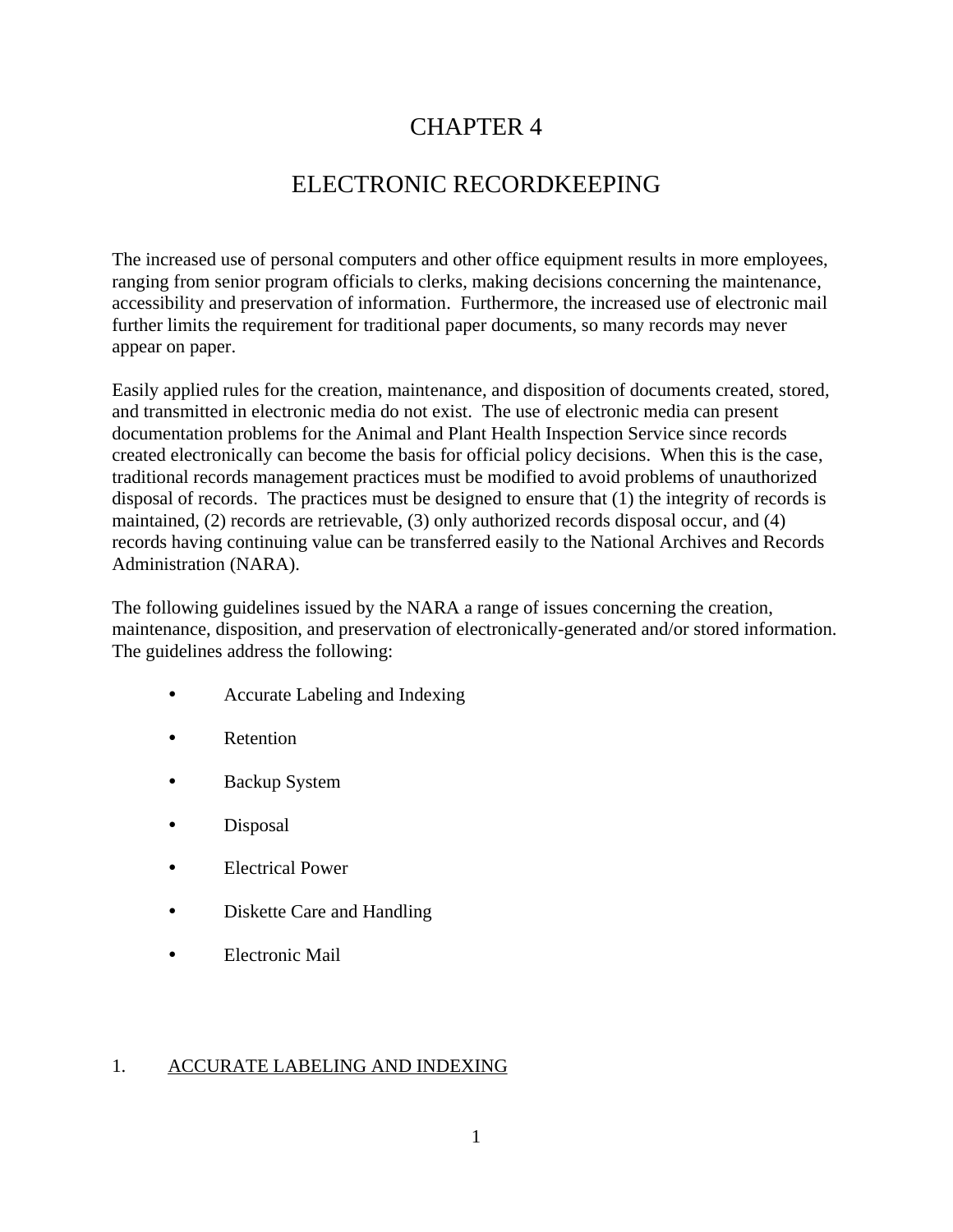To retrieve information created and stored electronically, the user is dependent upon "labels," both external (on the outside of the diskette) and internal (recorded on the "index" of the diskette/disk). Accurate and complete labels are essential to ensure that Agency personnel can identify information on electronic media. Insufficient external labels on word processor diskette inhibit the ability to identify the contents. The external label should include: File plan code established for your office, subject, and inclusive dates.

## EXAMPLE: ADIS 5 CONTROL Case Files FY 98

Check with your local Records Management Officer for a copy of your office's file plan. This information also should be entered on the internal index of the word processor diskette as part of the file title with specific dates for each document. On the personal computer, enter only the file code and date. Additionally, the index should be printed out to ensure access. Most users of word processors prefer to treat each diskette as a "file drawer," containing similar documents (position descriptions, personnel actions, etc.). Others have one or more diskettes per person, and put all work by an individual, regardless of subject, on a diskette. Regardless of what method is used, accurate and complete external labels are necessary.

Users of personal computers will treat each disk as a "file cabinet", containing a wide variety of subjects. The internal "label" could include: file plan code and the date the document is created.

EXAMPLE: LAT 7-3 Human Health Test

Check with your local Records Management Officer for a copy of the file plan.

### 2. RETENTION

The fact that information is created or stored electronically has no bearing upon whether that information is a permanent record, temporary record, or reference material. Status is determined by the same criteria for all information, regardless of the medium in which it is created or stored. But, ensuring the retention of information stored electronically is not as simple as ensuring the retention of information stored on microform or paper. The decision about whether an electronic document is a record needs to be made much earlier than for paper because of the ease of erasing or changing the document.

The record status of electronically stored drafts of policy documents should be continually reevaluated as changes are made. Substantive updates to such electronic documents probably constitute new records while minor changes probably do not.

With a personal computer, a "backup" is needed for record material. This can be done by periodically adding new information to diskettes (daily, weekly, etc., depending on volume).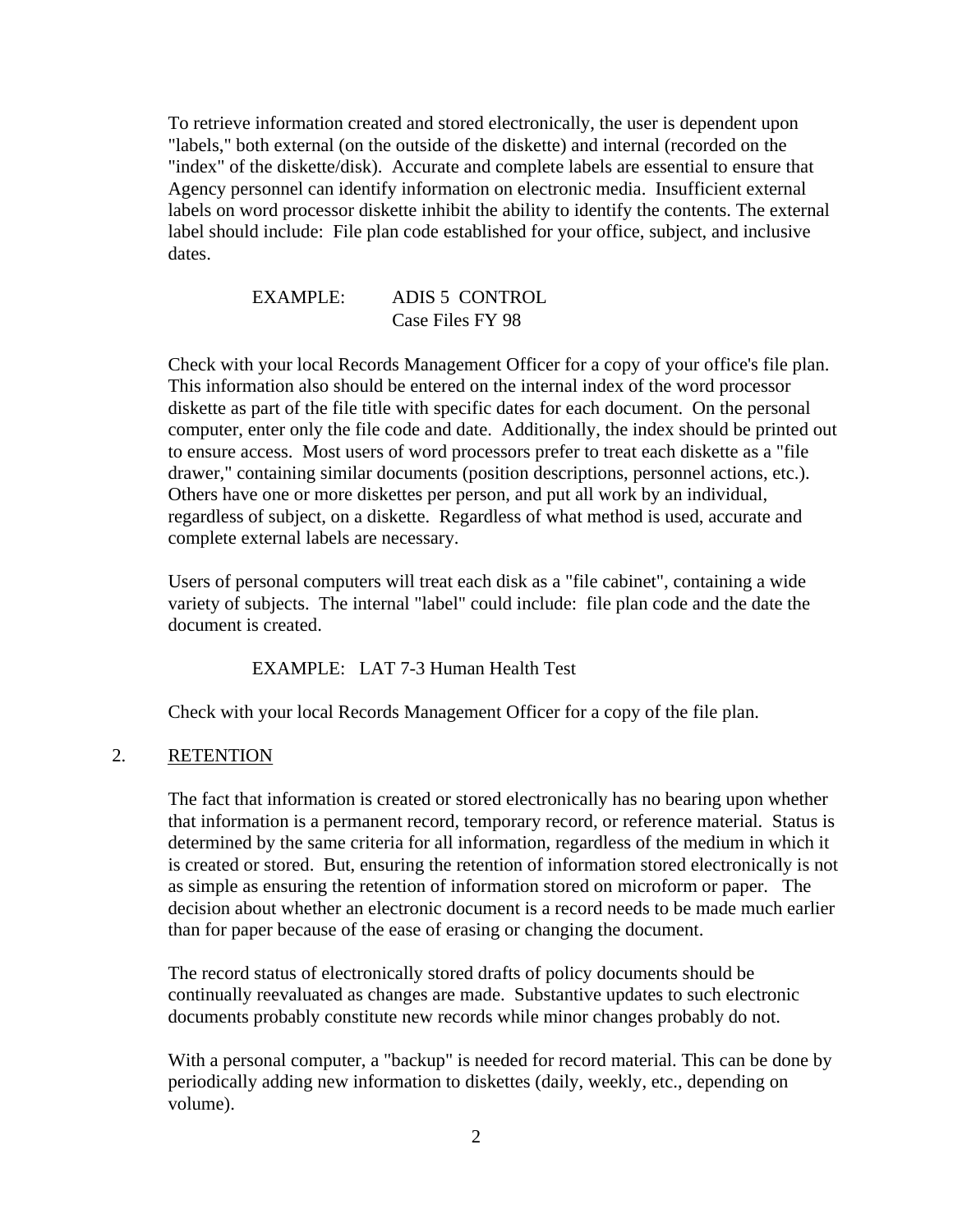All "record" material received by electronic mail should be converted to paper and retained until its disposition date. Many electronic mail messages contain reference material rather than record material and can be read and deleted.

If the same information is stored on more than one medium (such as paper and disk/diskette), the originator and the local Records Management Officer should determine which set of information constitutes the record. Then, the material on the other medium can be considered reference copies and be discarded.

### 3. BACKUP SYSTEM

Information created electronically that contains "record" material that is vital to the Agency should have a backup system. This can be done by duplicating the material on paper, diskette, tape, or microform. Consult with your local Records Management Officer for the best backup system for your office.

#### 4. DISPOSAL

As with paper records, electronic records only can be disposed of according to the approved Animal and Plant Health Inspection (APHIS) Records Schedules in this Handbook. However, there are certain considerations when disposing of records stored electronically. The compactness of electronic media may present problems. At times they are stored in nontraditional locations (like work stations) since they do not present the space problems evident with paper records. As a result, some may become less diligent in disposing of records at the time of their authorized destruction. The failure to dispose of records in a timely manner undermines the efficiency of the office as well as the records management program.

### 5. ELECTRIC POWER

Poor quality electrical power may cause equipment to malfunction and affect electronic records. Check with your facilities staff to see what steps need to be taken to prevent problems of this type. Some problems can be solved with inexpensive devices such as a surge protector. More serious problems may require additional electrical circuits.

### 6. DISKETTE CARE AND HANDLING

A tremendous amount of information in EPA is maintained on flexible diskettes. Below are practical guidelines that will assist you in protecting this information.

a. A clean working environment is of utmost importance. A dirty diskette surface is a serious case of data losses. Finger oil, smoke, food and drinks, abrasive materials (such as dust or filings), pencil eraser debris, etc., are typical contaminants.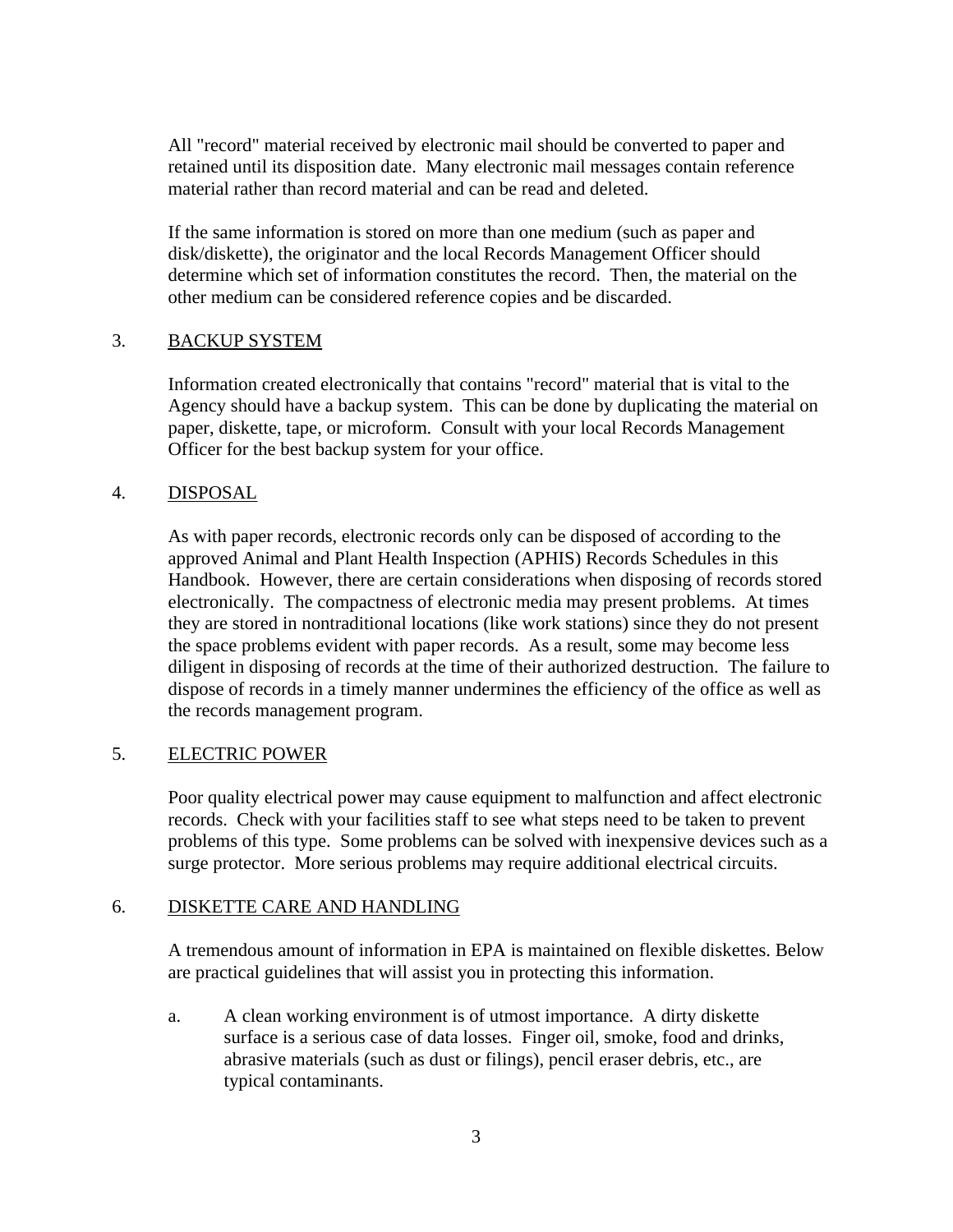- b. Never make finger contact with exposed media surface through the elongated, oval slot in the envelope where the head-to-disk access contact is made. Also avoid touching the exposed media surface area near the hub.
- c. Have the diskette drive cleaned regularly, particularly at the insertion slot position. Dirt and dust can be picked up by the diskette during insertion. NOTE: Your maintenance agreement should provide for regular cleaning of the drive. Check with your administrative officer.
- d. Have the read/write heads cleaned on a regular basis. NOTE: Your maintenance agreement should provide for regular cleaning of the read/write heads. Check with your administrative officer.
- e. Always return the diskette to its protective envelope after it is used.
- f. Don't flex or fold the diskette. Avoid bending the diskette when loading into or extracting it from the drive.
- g. Don't put a rubber band or paper clip onto the diskette envelope.
- h. Always write on the label before it is applied to the diskette. However, if the original label is used, do not write on it with a ball point pen; use a soft, fiber tipped pen. (A ball point pen can emboss the diskette.)
- i. Never erase the label on a diskette. The pressure and the erasure remains may cause damage.
- j. Do not use or store in extreme temperature and humidity. As an example, a closed, hot, stationary vehicle in the sunlight may cause damage.
- k. Don't place objects (coffee cups, staplers, etc.) on diskettes.
- l. Never place a magnet of any kind onto the envelope surface of a diskette. This includes typical bar magnets found in offices (coat and picture hanger magnets, flashlight magnets, magnetized screwdrivers, etc.).
- m. Maintain a schedule for checking, cleaning, or replacing air filters. Dirt causes media damage.
- n. Make copies of vital or master diskettes and store in an alternate location.
- o. Store diskettes in a vertical position in an appropriate storage container, preferably near the computer or word processor with which the diskettes are used.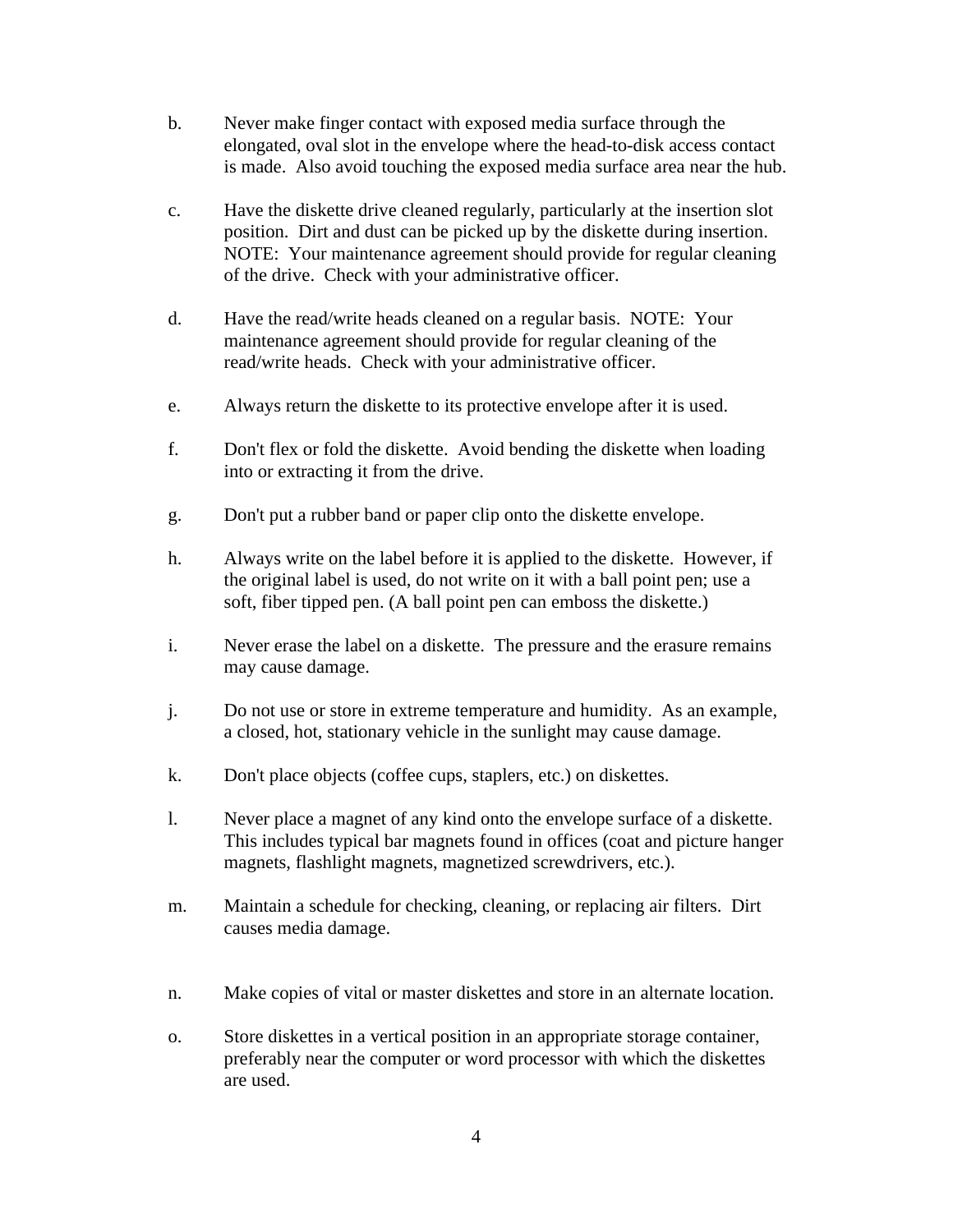p. Do not place electronic recording media near a telephone where the telephone's magnetic pulses could cause damage to the media.

## 7. ELECTRONIC MAIL

- a. E-mail messages are records when they:
	- (1) Are made or received by an agency under Federal law or in connection with public business; and
	- (2) Are preserved or are appropriate for preservation as evidence of the organization, functions, policies, decisions, procedures, operations, or other activities of the Government, or because of the information value of the data they contain.
- b. Principal categories of materials to be preserved are:
	- (1) Records that document the formulation and execution of basic policies and decisions and the taking of necessary actions.
	- (2) Records that document important meetings.
	- (3) Records that facilitate action by agency officials and their successors.
	- (4) Records that make possible a proper scrutiny by the Congress or by duly authorized agencies of the Government.
	- (5) Records that protect the financial, legal, and other rights of the Government and of persons directly affected by the Government's actions.
- c. E-mail messages that may constitute Federal records are:
	- (1) E-mail providing key substantive comments on a draft action memorandum, if the E-mail message adds to a proper understanding of the formulation or execution of Agency action.
	- (2) E-mail providing documentation of significant Agency decisions and commitments reached orally (person-to-person, by telecommunications, or in conference) and not otherwise documented in Agency files.
	- (3) E-mail conveying information of value on important Agency activities, if the E-mail message adds to a proper understanding of Agency operations and responsibilities.
- d. Points to remember about E-mail are: